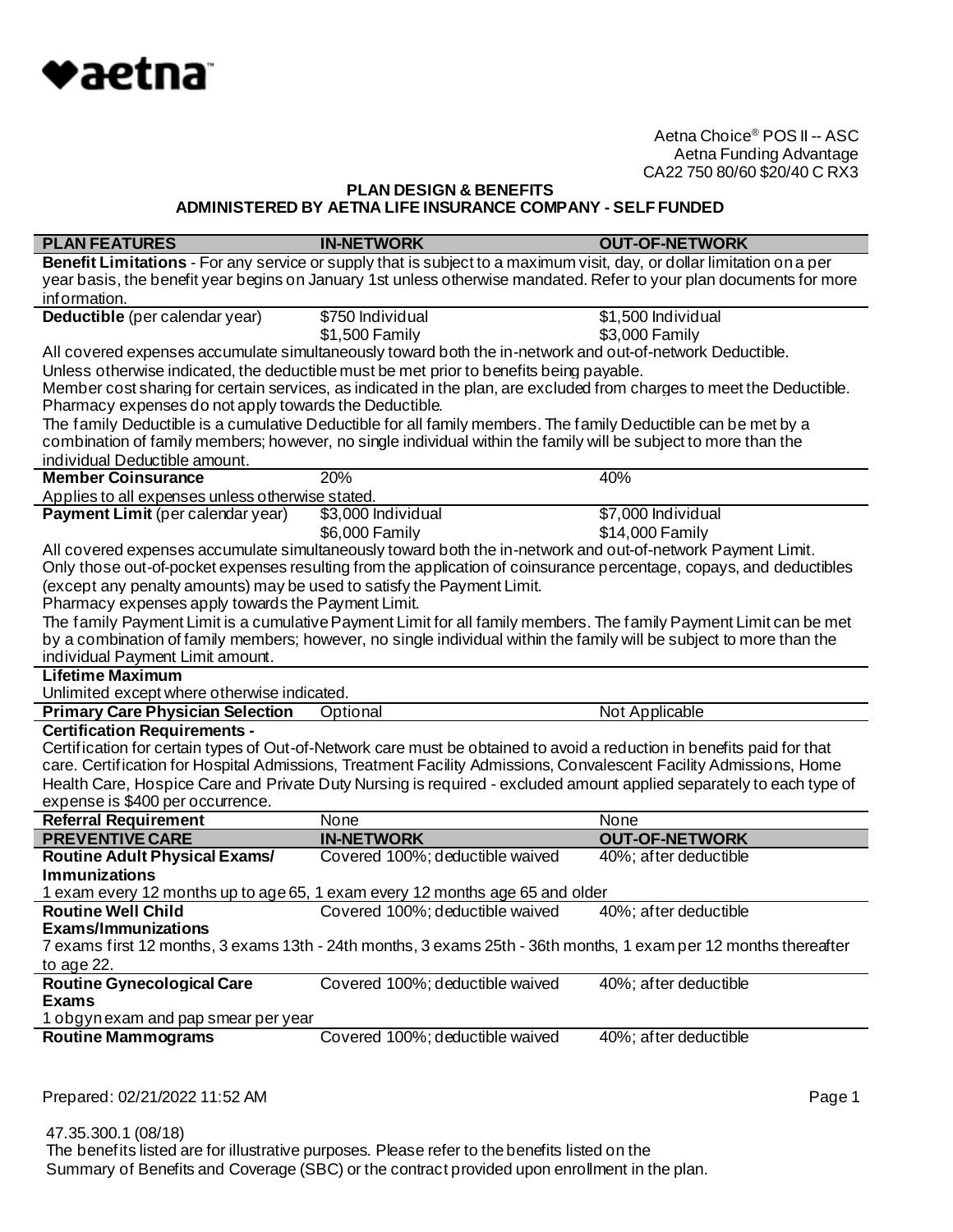

# **PLAN DESIGN & BENEFITS ADMINISTERED BY AETNA LIFE INSURANCE COMPANY - SELF FUNDED**

| <b>Women's Health</b>                                                                | Covered 100%; deductible waived 40%; after deductible                                                               |                                   |
|--------------------------------------------------------------------------------------|---------------------------------------------------------------------------------------------------------------------|-----------------------------------|
|                                                                                      | Includes: Screening for gestational diabetes, HPV (Human-Papillomavirus) DNA testing, counseling for sexually       |                                   |
|                                                                                      | transmitted infections, counseling and screening for human immunodeficiency virus, screening and counseling for     |                                   |
| interpersonal and domestic violence, breastfeeding support, supplies and counseling. |                                                                                                                     |                                   |
|                                                                                      | Contraceptive methods, sterilization procedures, patient education and counseling. Limitations may apply.           |                                   |
| <b>Routine Digital Rectal Exam</b>                                                   | Covered 100%; deductible waived                                                                                     | 40%; after deductible             |
| Recommended: For covered males age 40 and over.                                      |                                                                                                                     |                                   |
| <b>Prostate-specific Antigen Test</b>                                                | Covered 100%; deductible waived                                                                                     | 40%; after deductible             |
| Recommended: For covered males age 40 and over.                                      |                                                                                                                     |                                   |
| <b>Colorectal Cancer Screening</b>                                                   | Covered 100%; deductible waived                                                                                     | 40%; after deductible             |
| Recommended: For all members age 45 and over.                                        |                                                                                                                     |                                   |
| Routine Eye Exams                                                                    | Covered 100%; deductible waived                                                                                     | 40%; after deductible             |
| 1 routine exam per 24 months.                                                        |                                                                                                                     |                                   |
| <b>Routine Hearing Screening</b>                                                     | Covered 100%; deductible waived                                                                                     | 40%; after deductible             |
| <b>PHYSICIAN SERVICES</b>                                                            | <b>IN-NETWORK</b>                                                                                                   | <b>OUT-OF-NETWORK</b>             |
| <b>Office Visits to Primary Care</b>                                                 | \$20 office visit copay; deductible                                                                                 | 40%; after deductible             |
| <b>Physician (PCP)</b>                                                               | waived                                                                                                              |                                   |
|                                                                                      | Includes services of an internist, general physician, family practitioner or pediatrician.                          |                                   |
| <b>Specialist Office Visits</b>                                                      | \$40 office visit copay; deductible                                                                                 | 40%; after deductible             |
|                                                                                      | waived                                                                                                              |                                   |
| <b>Hearing Exams</b>                                                                 | Not Covered                                                                                                         | Not Covered                       |
| <b>Pre-Natal Maternity</b>                                                           | Covered 100%; deductible waived                                                                                     | 40%; after deductible             |
| <b>Walk-in Clinics</b>                                                               | \$20 copay; deductible waived                                                                                       | 40%; after deductible             |
|                                                                                      | <b>Designated Walk-in Clinics</b>                                                                                   |                                   |
|                                                                                      |                                                                                                                     |                                   |
|                                                                                      |                                                                                                                     |                                   |
|                                                                                      | Covered 100%; deductible waived                                                                                     |                                   |
|                                                                                      | Walk-in Clinics are free-standing health care facilities that (a) may be located in or with a pharmacy, drug store, |                                   |
|                                                                                      | supermarket or other retail store; and (b) provide limited medical care and services on a scheduled or unscheduled  |                                   |
|                                                                                      | basis. Urgent care centers, emergency rooms, the outpatient department of a hospital, ambulatory surgical centers,  |                                   |
| and physician offices are not considered to be Walk-in Clinics.                      |                                                                                                                     |                                   |
| <b>Allergy Testing</b>                                                               | Your cost sharing is based on the                                                                                   | Your cost sharing is based on the |
|                                                                                      | type of service and where it is                                                                                     | type of service and where it is   |
|                                                                                      | performed                                                                                                           | performed                         |
| <b>Allergy Injections</b>                                                            | Your cost sharing is based on the                                                                                   | Your cost sharing is based on the |
|                                                                                      | type of service and where it is                                                                                     | type of service and where it is   |
|                                                                                      | performed                                                                                                           | performed                         |
| <b>DIAGNOSTIC PROCEDURES</b>                                                         | <b>IN-NETWORK</b>                                                                                                   | <b>OUT-OF-NETWORK</b>             |
| <b>Diagnostic X-ray</b>                                                              | 20%; after deductible                                                                                               | 40%; after deductible             |
| (other than Complex Imaging Services)                                                |                                                                                                                     |                                   |
|                                                                                      | If performed as a part of a physician office visit and billed by the physician, expenses are covered subject to the |                                   |
| applicable physician's office visit member cost sharing.                             |                                                                                                                     |                                   |
| <b>Diagnostic Laboratory</b>                                                         | 20%; after deductible                                                                                               | 40%; after deductible             |
|                                                                                      | If performed as a part of a physician office visit and billed by the physician, expenses are covered subject to the |                                   |
| applicable physician's office visit member cost sharing.                             |                                                                                                                     |                                   |
| <b>Diagnostic Complex Imaging</b>                                                    | 20%; after deductible                                                                                               | 40%; after deductible             |
|                                                                                      | If performed as a part of a physician office visit and billed by the physician, expenses are covered subject to the |                                   |
| applicable physician's office visit member cost sharing.                             |                                                                                                                     |                                   |
| <b>EMERGENCY MEDICAL CARE</b><br>Prepared: 02/21/2022 11:52 AM                       | <b>IN-NETWORK</b>                                                                                                   | <b>OUT-OF-NETWORK</b><br>Page 2   |

47.35.300.1 (08/18)

The benefits listed are for illustrative purposes. Please refer to the benefits listed on the Summary of Benefits and Coverage (SBC) or the contract provided upon enrollment in the plan.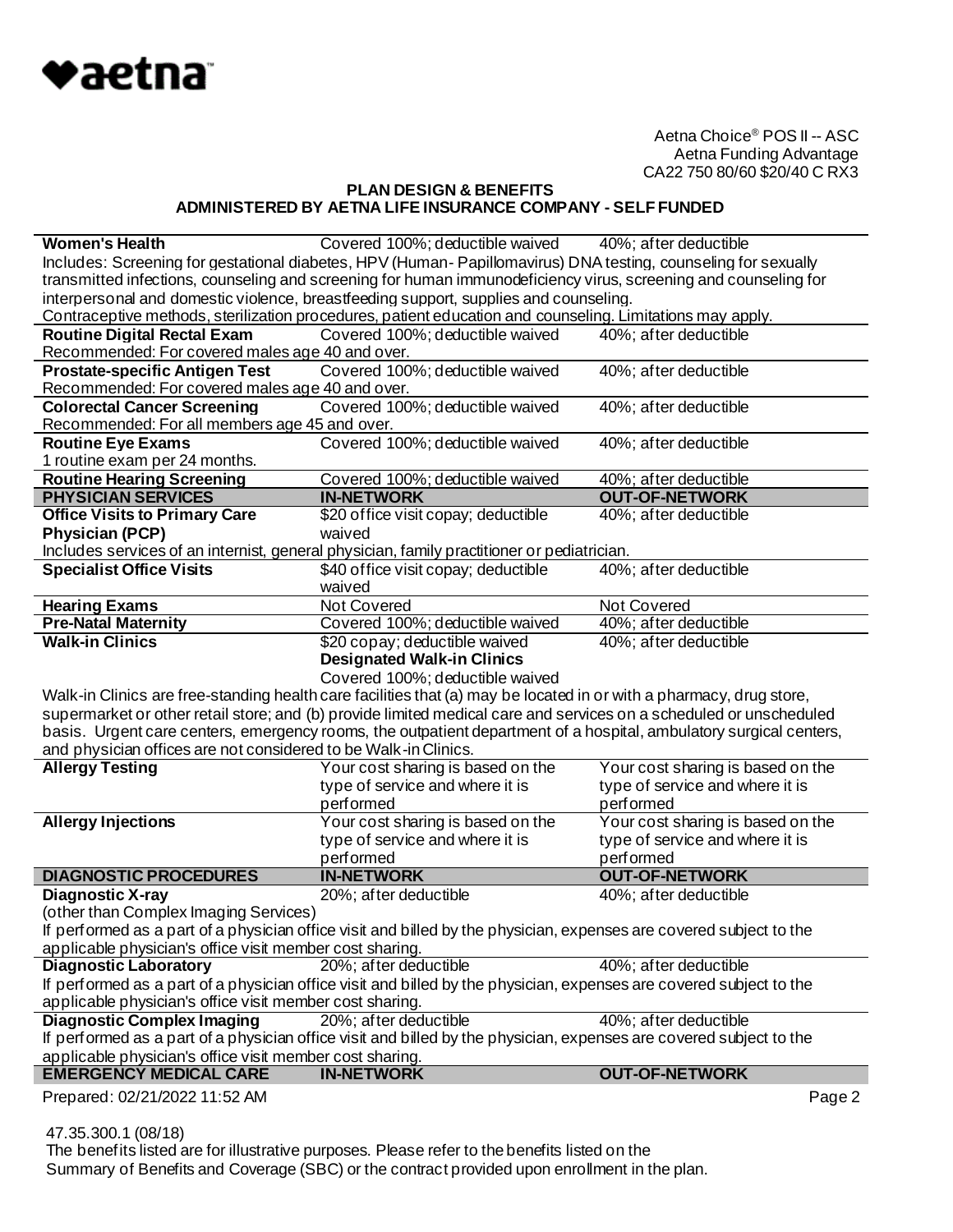

#### **PLAN DESIGN & BENEFITS ADMINISTERED BY AETNA LIFE INSURANCE COMPANY - SELF FUNDED**

| <b>Urgent Care Provider</b>                                                                                                  | \$50 of fice visit copay; deductible                                                          | 40%; after deductible   |
|------------------------------------------------------------------------------------------------------------------------------|-----------------------------------------------------------------------------------------------|-------------------------|
|                                                                                                                              | waived                                                                                        |                         |
| <b>Non-Urgent Use of Urgent Care</b>                                                                                         | <b>Not Covered</b>                                                                            | <b>Not Covered</b>      |
| <b>Provider</b>                                                                                                              |                                                                                               |                         |
| <b>Emergency Room</b>                                                                                                        | 20% after \$250 copay; deductible                                                             | Same as in-network care |
|                                                                                                                              | waived                                                                                        |                         |
| Copay waived if admitted                                                                                                     |                                                                                               |                         |
| Non-Emergency Care in an                                                                                                     | Not Covered                                                                                   | <b>Not Covered</b>      |
| <b>Emergency Room</b>                                                                                                        |                                                                                               |                         |
| <b>Emergency Use of Ambulance</b>                                                                                            | 20%; after deductible                                                                         | Same as in-network care |
| <b>Non-Emergency Use of Ambulance</b>                                                                                        | Not Covered                                                                                   | Not Covered             |
| <b>HOSPITAL CARE</b>                                                                                                         | <b>IN-NETWORK</b>                                                                             | <b>OUT-OF-NETWORK</b>   |
| <b>Inpatient Coverage</b>                                                                                                    | 20%; after deductible                                                                         | 40%; after deductible   |
| Your cost sharing applies to all covered benefits incurred during your inpatient stay.                                       |                                                                                               |                         |
| <b>Inpatient Maternity Coverage</b>                                                                                          | 20%; after deductible                                                                         | 40%; after deductible   |
| (includes delivery and postpartum                                                                                            |                                                                                               |                         |
| care)                                                                                                                        |                                                                                               |                         |
| Your cost sharing applies to all covered benefits incurred during your inpatient stay.                                       |                                                                                               |                         |
| <b>Outpatient Hospital Expenses</b>                                                                                          | 20%; after deductible                                                                         | 40%; after deductible   |
| Your cost sharing applies to all covered benefits incurred during your outpatient visit.                                     |                                                                                               |                         |
| <b>Outpatient Surgery - Hospital</b>                                                                                         | 20%; after deductible                                                                         | 40%; after deductible   |
| Your cost sharing applies to all covered benefits incurred during your outpatient visit.                                     |                                                                                               |                         |
| <b>Outpatient Surgery - Freestanding</b>                                                                                     | 20%; after deductible                                                                         | 40%; after deductible   |
| <b>Facility</b>                                                                                                              |                                                                                               |                         |
| Your cost sharing applies to all covered benefits incurred during your outpatient visit.                                     |                                                                                               |                         |
| <b>MENTAL HEALTH SERVICES</b>                                                                                                | <b>IN-NETWORK</b>                                                                             | <b>OUT-OF-NETWORK</b>   |
|                                                                                                                              |                                                                                               |                         |
|                                                                                                                              |                                                                                               |                         |
| Inpatient                                                                                                                    | 20%; after deductible                                                                         | 40%; after deductible   |
| Your cost sharing applies to all covered benefits incurred during your inpatient stay.<br><b>Mental Health Office Visits</b> |                                                                                               |                         |
|                                                                                                                              | \$40 copay; deductible waived                                                                 | 40%; after deductible   |
| Your cost sharing applies to all covered benefits incurred during your outpatient visit.                                     |                                                                                               |                         |
| <b>Other Mental Health Services</b>                                                                                          | 20%; after deductible                                                                         | 40%; after deductible   |
| <b>SUBSTANCE ABUSE</b>                                                                                                       | <b>IN-NETWORK</b>                                                                             | <b>OUT-OF-NETWORK</b>   |
| Inpatient                                                                                                                    | 20%; after deductible                                                                         | 40%; after deductible   |
| Your cost sharing applies to all covered benefits incurred during your inpatient stay.                                       |                                                                                               |                         |
| <b>Residential Treatment Facility</b>                                                                                        | 20%; after deductible                                                                         | 40%; after deductible   |
| <b>Substance Abuse Office Visits</b>                                                                                         | \$40 copay; deductible waived                                                                 | 40%; after deductible   |
| Your cost sharing applies to all covered benefits incurred during your outpatient visit.                                     |                                                                                               |                         |
| <b>Other Substance Abuse Services</b>                                                                                        | 20%; after deductible                                                                         | 40%; after deductible   |
| <b>OTHER SERVICES</b>                                                                                                        | <b>IN-NETWORK</b>                                                                             | <b>OUT-OF-NETWORK</b>   |
| <b>Skilled Nursing Facility</b>                                                                                              | 20%; after deductible                                                                         | 40%; after deductible   |
| Limited to 60 days per year                                                                                                  |                                                                                               |                         |
| Your cost sharing applies to all covered benefits incurred during your inpatient stay.                                       |                                                                                               |                         |
| <b>Home Health Care</b>                                                                                                      | 20%; after deductible                                                                         | 40%; after deductible   |
| Limited to 120 visits per year.                                                                                              |                                                                                               |                         |
| Home health care services include private duty nursing                                                                       |                                                                                               |                         |
| Limited to 3 intermittent visits per day by a participating home health care agency; 1 visit equals a period of 4 hrs or     |                                                                                               |                         |
| less.                                                                                                                        |                                                                                               |                         |
| Prepared: 02/21/2022 11:52 AM                                                                                                |                                                                                               | Page 3                  |
|                                                                                                                              |                                                                                               |                         |
| 47.35.300.1 (08/18)                                                                                                          | The benefits listed are for illustrative purposes. Please refer to the benefits listed on the |                         |

Summary of Benefits and Coverage (SBC) or the contract provided upon enrollment in the plan.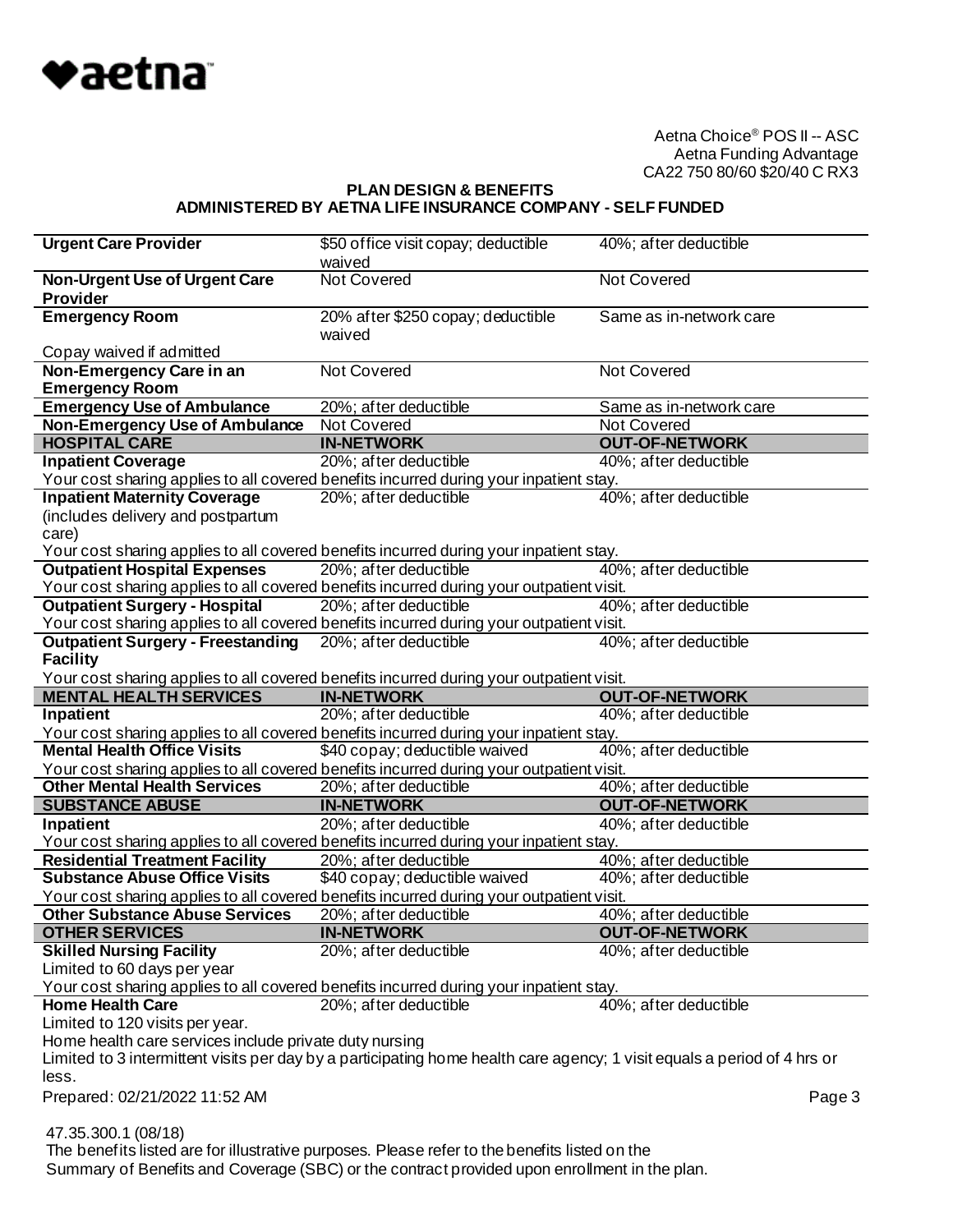

# **PLAN DESIGN & BENEFITS ADMINISTERED BY AETNA LIFE INSURANCE COMPANY - SELF FUNDED**

| <b>Hospice Care - Inpatient</b>                                                | 20%; after deductible                                                                                     | 40%; after deductible              |
|--------------------------------------------------------------------------------|-----------------------------------------------------------------------------------------------------------|------------------------------------|
|                                                                                | Your cost sharing applies to all covered benefits incurred during your inpatient stay.                    |                                    |
| <b>Hospice Care - Outpatient</b>                                               | 20%; after deductible                                                                                     | 40%; after deductible              |
|                                                                                | Your cost sharing applies to all covered benefits incurred during your outpatient visit.                  |                                    |
| <b>Private Duty Nursing</b>                                                    | Covered as part of Home Health                                                                            | Covered as part of Home Health     |
|                                                                                | Care                                                                                                      | Care                               |
|                                                                                | Each period of private duty nursing of up to 8 hours will be deemed to be one private duty nursing shift. |                                    |
| <b>Spinal Manipulation Therapy</b>                                             | \$40 copay; deductible waived                                                                             | 40%; after deductible              |
| Limited to 20 visits per year                                                  |                                                                                                           |                                    |
| <b>Outpatient Short-Term</b>                                                   | \$40 copay; deductible waived                                                                             | 40%; after deductible              |
| Rehabilitation                                                                 |                                                                                                           |                                    |
| Includes speech, physical, occupational therapy; limited to 60 visits per year |                                                                                                           |                                    |
| <b>Habilitative Physical Therapy</b>                                           | 20%; after deductible                                                                                     | 40%; after deductible              |
| <b>Habilitative Occupational Therapy</b>                                       | 20%; after deductible                                                                                     | 40%; after deductible              |
| <b>Habilitative Speech Therapy</b>                                             | 20%; after deductible                                                                                     | 40%; after deductible              |
| <b>Autism Behavioral Therapy</b>                                               | \$40 copay; deductible waived                                                                             | 40%; after deductible              |
| Combined with outpatient mental health visits                                  |                                                                                                           |                                    |
| <b>Autism Applied Behavior Analysis</b>                                        | 20%; after deductible                                                                                     | 40%; after deductible              |
| Covered same as any other Outpatient Mental Health All Other benefit           |                                                                                                           |                                    |
| <b>Autism Physical Therapy</b>                                                 | 20%; after deductible                                                                                     | 40%; after deductible              |
| <b>Autism Occupational Therapy</b>                                             | 20%; after deductible                                                                                     | 40%; af ter deductible             |
| <b>Autism Speech Therapy</b>                                                   | 20%; after deductible                                                                                     | 40%; after deductible              |
| <b>Durable Medical Equipment</b>                                               | 20%; after deductible                                                                                     | 40%; after deductible              |
| Diabetic Supplies -- (if not covered                                           | Covered same as any other medical                                                                         | Covered same as any other medical  |
| under Pharmacy benefit)                                                        | expense.                                                                                                  | expense.                           |
| <b>Affordable Care Act mandated</b>                                            | Covered 100%; deductible waived                                                                           | Covered same as any other expense. |
| <b>Women's Contraceptives</b>                                                  |                                                                                                           |                                    |
| <b>Women's Contraceptive drugs and</b>                                         | Covered 100%; deductible waived                                                                           | Covered same as any other medical  |
| devices not obtainable at a                                                    |                                                                                                           |                                    |
|                                                                                |                                                                                                           | expense.                           |
| pharmacy                                                                       |                                                                                                           |                                    |
| <b>Infusion Therapy</b>                                                        | \$40 copay; deductible waived                                                                             | 40%; after deductible              |
| Administered in the home or                                                    |                                                                                                           |                                    |
| physician's office                                                             |                                                                                                           |                                    |
| <b>Infusion Therapy</b>                                                        | 20%; after deductible                                                                                     | 40%; after deductible              |
| Administered in an outpatient hospital                                         |                                                                                                           |                                    |
| department or freestanding facility                                            |                                                                                                           |                                    |
| <b>Acupuncture</b>                                                             | \$20 copay; deductible waived                                                                             | 40%; after deductible              |
| Limited to 10 visits per year                                                  |                                                                                                           |                                    |
| Gene-based, Cellular, and other                                                | Your cost sharing is based on the                                                                         | Not Covered                        |
| Innovative Therapies (GCIT™)                                                   | type of service and where it is                                                                           |                                    |
|                                                                                | performed                                                                                                 |                                    |
|                                                                                | \$50 copay; deductible waived for                                                                         |                                    |
|                                                                                | gene therapy drugs, if applicable                                                                         |                                    |
|                                                                                | In-network coverage is provided at                                                                        |                                    |
|                                                                                | GCIT™ designated facilities only.                                                                         |                                    |
| <b>Vision Eyewear</b>                                                          | Not Covered                                                                                               | Not Covered                        |

Prepared: 02/21/2022 11:52 AM **Page 4** 

 47.35.300.1 (08/18) The benefits listed are for illustrative purposes. Please refer to the benefits listed on the Summary of Benefits and Coverage (SBC) or the contract provided upon enrollment in the plan.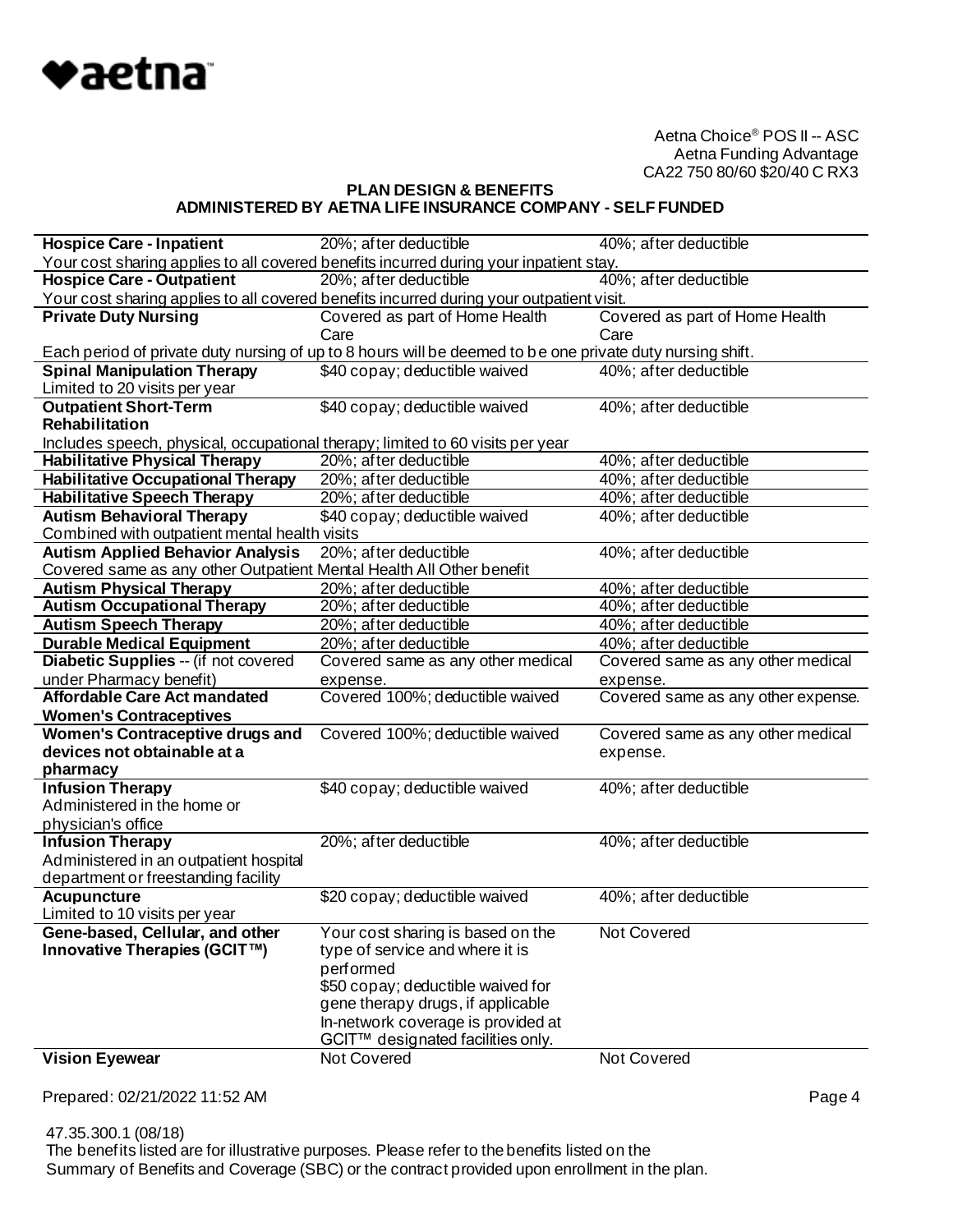

**PLAN DESIGN & BENEFITS ADMINISTERED BY AETNA LIFE INSURANCE COMPANY - SELF FUNDED**

| <b>Transplants</b>                                                | 20%; after deductible                                                                                                     | 40%; after deductible             |
|-------------------------------------------------------------------|---------------------------------------------------------------------------------------------------------------------------|-----------------------------------|
|                                                                   | Preferred coverage is provided at an                                                                                      |                                   |
|                                                                   | IOE contracted facility only.                                                                                             |                                   |
| <b>Bariatric Surgery</b>                                          | Not Covered                                                                                                               | <b>Not Covered</b>                |
|                                                                   |                                                                                                                           |                                   |
| <b>FAMILY PLANNING</b>                                            | <b>IN-NETWORK</b>                                                                                                         | <b>OUT-OF-NETWORK</b>             |
| <b>Infertility Treatment</b>                                      | Your cost sharing is based on the                                                                                         | Your cost sharing is based on the |
|                                                                   | type of service and where it is                                                                                           | type of service and where it is   |
|                                                                   | performed                                                                                                                 | performed                         |
| Diagnosis and treatment of the underlying medical condition only. |                                                                                                                           |                                   |
| <b>Comprehensive Infertility Services</b> Not Covered             |                                                                                                                           | Not Covered                       |
| Artificial insemination and ovulation induction                   |                                                                                                                           |                                   |
| <b>Advanced Reproductive</b>                                      | Not Covered                                                                                                               | <b>Not Covered</b>                |
| <b>Technology (ART)</b>                                           |                                                                                                                           |                                   |
|                                                                   | In-vitro fertilization (IVF), zygote intrafallopian transfer (ZIFT), gamete intrafallopian transfer (GIFT), cryopreserved |                                   |
|                                                                   | embryo transfers, intracytoplasmic sperm injection (ICSI), or ovum microsurgery                                           |                                   |
| Vasectomy                                                         | Your cost sharing is based on the                                                                                         | 40%; after deductible             |
|                                                                   | type of service and where it is                                                                                           |                                   |
|                                                                   | performed                                                                                                                 |                                   |
| <b>Tubal Ligation</b>                                             | Covered 100%; deductible waived                                                                                           | 40%; after deductible             |
| <b>PHARMACY</b>                                                   | <b>IN-NETWORK</b>                                                                                                         | <b>OUT-OF-NETWORK</b>             |
| <b>Pharmacy Plan Type</b>                                         | <b>Advanced Control Plan - Aetna</b>                                                                                      |                                   |
| <b>Preferred Generic Drugs</b>                                    |                                                                                                                           |                                   |
| Retail                                                            | \$10 copay                                                                                                                | Not Covered                       |
| <b>Mail Order</b>                                                 | \$20 copay                                                                                                                | Not Applicable                    |
| <b>Preferred Brand-Name Drugs</b>                                 |                                                                                                                           |                                   |
| <b>Retail</b>                                                     | \$30 copay                                                                                                                | <b>Not Covered</b>                |
| <b>Mail Order</b>                                                 | \$60 copay                                                                                                                | Not Applicable                    |
| Non-Preferred Generic and Brand-Name Drugs                        |                                                                                                                           |                                   |
| Retail                                                            | \$50 copay                                                                                                                | Not Covered                       |
| <b>Mail Order</b>                                                 | $$100$ copay                                                                                                              | Not Applicable                    |
| <b>Specialty Drugs</b>                                            |                                                                                                                           |                                   |
| <b>Preferred Specialty</b>                                        | 30%                                                                                                                       | Not Covered                       |
|                                                                   | Maximum \$250                                                                                                             |                                   |
|                                                                   |                                                                                                                           |                                   |
| <b>Non-Preferred Specialty</b>                                    | 30%<br>Maximum \$250                                                                                                      | Not Covered                       |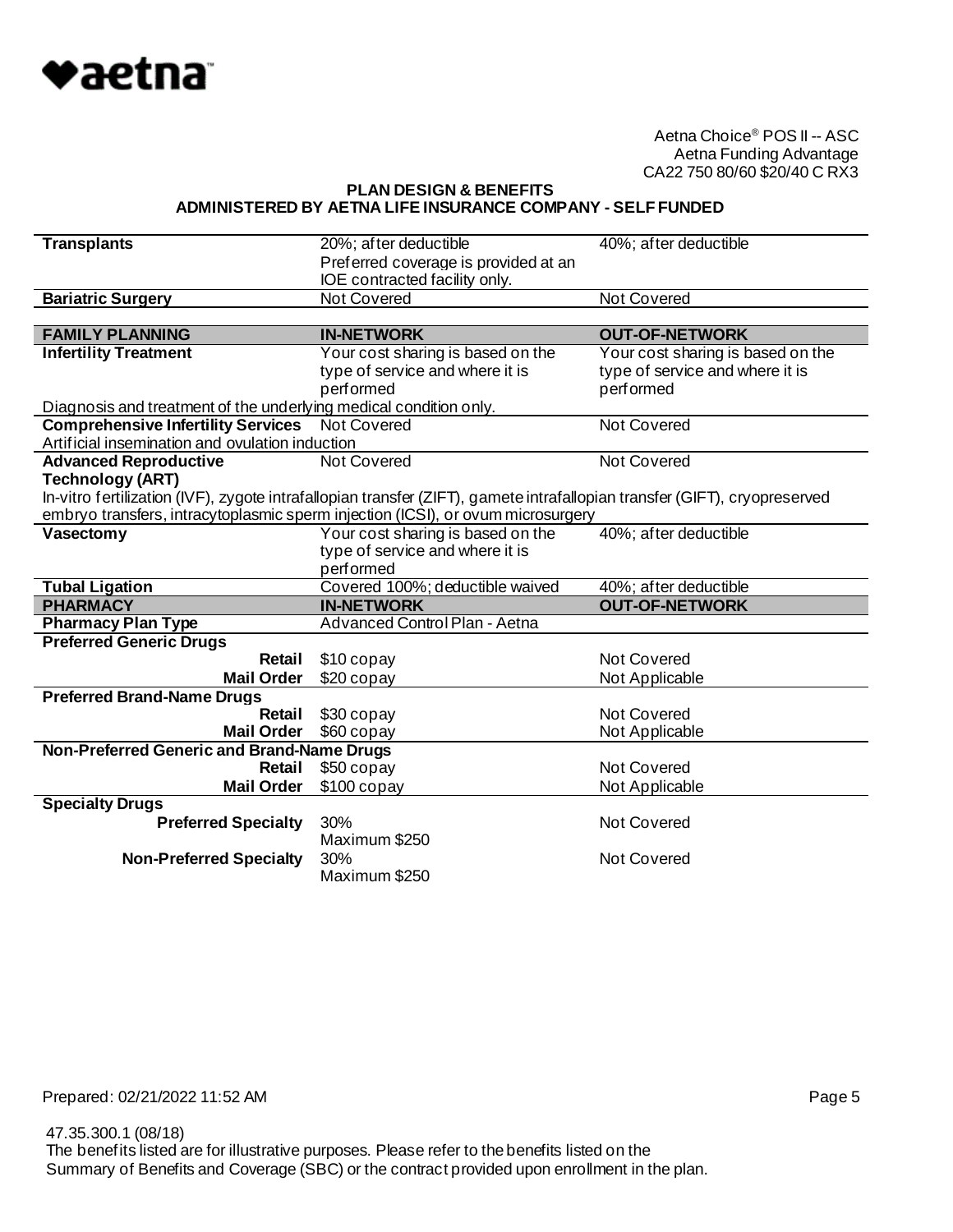

#### **PLAN DESIGN & BENEFITS ADMINISTERED BY AETNA LIFE INSURANCE COMPANY - SELF FUNDED**

| <b>Pharmacy Day Supply and Requirements</b> |                                                                                                                                                                                                                                              |
|---------------------------------------------|----------------------------------------------------------------------------------------------------------------------------------------------------------------------------------------------------------------------------------------------|
| Retail                                      | Up to a 30 day supply from Aetna National Network                                                                                                                                                                                            |
| <b>Mandatory Maintenance Choice</b>         | After two retail fills, members are required to fill a 90-day supply of<br>maintenance drugs at CVS Caremark® Mail Service Pharmacy or at a CVS<br>Pharmacy. Otherwise, the member will be responsible for 100 percent of the<br>cost-share. |
| Opt Out                                     | The member must notify us of whether they want to continue to fill at a<br>network retail pharmacy by calling the number on the member ID card.                                                                                              |
| <b>Specialty</b>                            | Up to a 30 day supply                                                                                                                                                                                                                        |
|                                             | All prescription fills must be through our preferred specialty pharmacy<br>network.                                                                                                                                                          |
|                                             | Aetna Control Formulary Aetna Insured List                                                                                                                                                                                                   |

**Choose Generics with Dispense as Written (DAW) override** - The member pays the applicable copay. If the physician requires brand-name, member would pay brand-name copay. If the member requests brand-name when a generic is available, the member pays the applicable copay plus the difference between the generic price and the brand-name price.

Exclude copay differential from applying to Coinsurance Limit

**Plan Includes:** Diabetic supplies and Contraceptive drugs and devices obtainable from a pharmacy.

A limited list of over-the-counter medications are covered when filled with a prescription.

Includes sexual dysfunction drugs for females and males, including daily dose, additional 6 tablets a month for males for erectile dysfunction.

Oral fertility drugs included.

Oral chemotherapy drugs covered 100%

Precertification and quantity limits included

Step Therapy included

Seasonal Vaccinations covered 100% in-network

Preventive Vaccinations covered 100% in-network

Affordable Care Act mandated female contraceptives and preventive medications covered 100% in-network.

# **GENERAL PROVISIONS**

**Dependents Eligibility** Spouse, children from birth to age 26 regardless of student status. Plans are provided by: Aetna Life Insurance Company. While this material is believed to be accurate as of the production date, it is subject to change.

Health benefits and health insurance plans contain exclusions and limitations. Not all health services are covered. See plan documents for a complete description of benefits, exclusions, limitations and conditions of coverage. Plan features and availability may vary by location and are subject to change. Providers are independent contractors and are not our agents. Provider participation may change without notice. We do not provide care or guarantee access to health services.

The following is a list of services and supplies that are *generally* not covered. However, your plan documents may contain exceptions to this list based on state mandates or the plan design or rider(s) purchased by your employer.